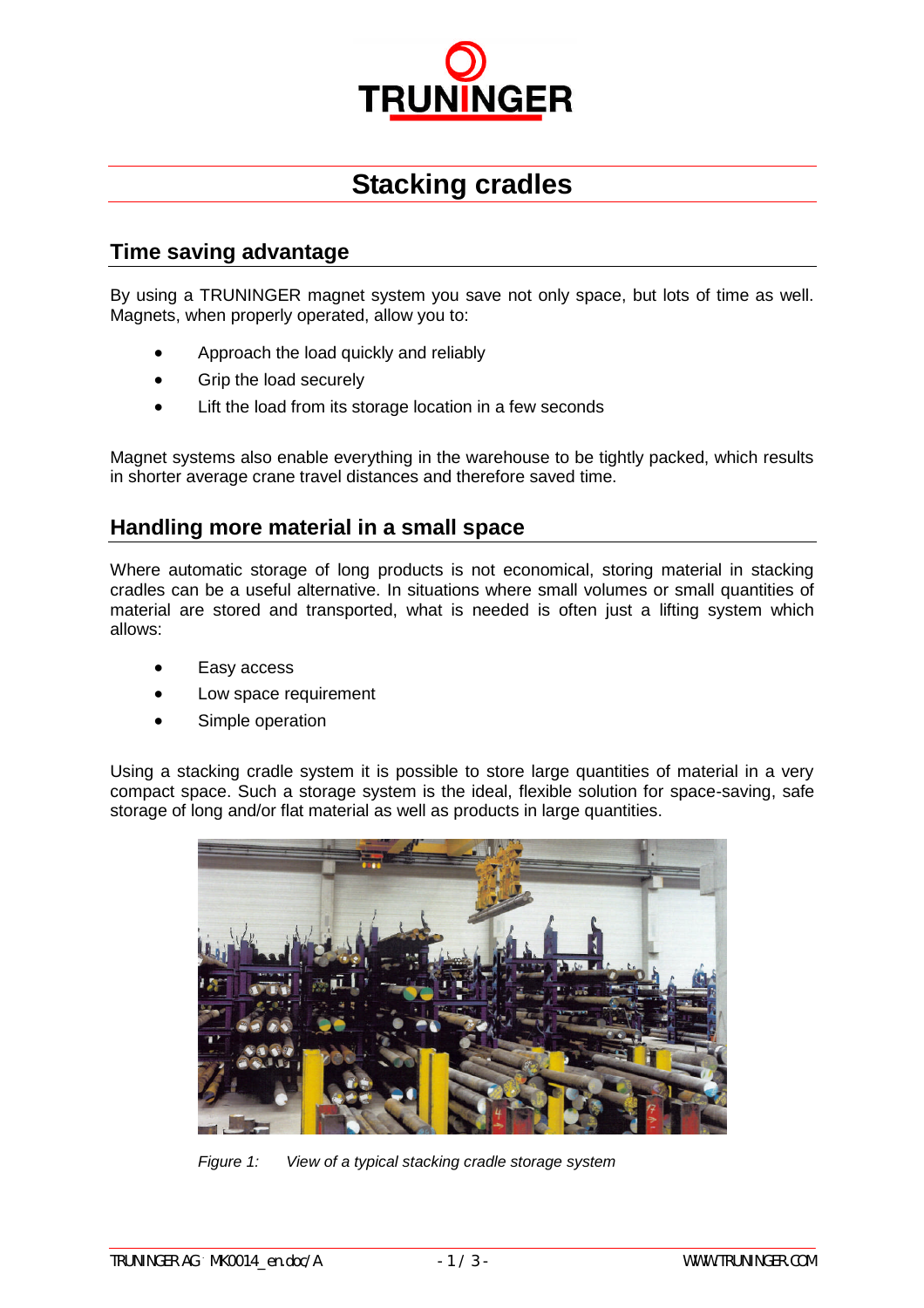

## **Magnet system with cradle carriers**

Cradle carriers fixed on the magnet beam allow several operations with the same system:

- Rapid loading of the bundle into the stacking cradle
- Simple mechanical re-stacking of cradles
- Precise order picking of individual items using the magnets

By using the cradle carrier system to alter the stacking order, material lower down is always accessible. There is no longer any need for any manual rearranging.

The magnet system's cradle carriers are located between the two magnets of a magnet group. The lugs are swivelled out by a motor.



*Figure 2: Mechanical re-stacking of a cradle*

Before order picking with the magnets the motor swivels the lugs back. The entire cradle carrier is no wider than the magnets. Long material can therefore be picked without any obstruction.



*Figure 3: Order picking from the stacking cradle*